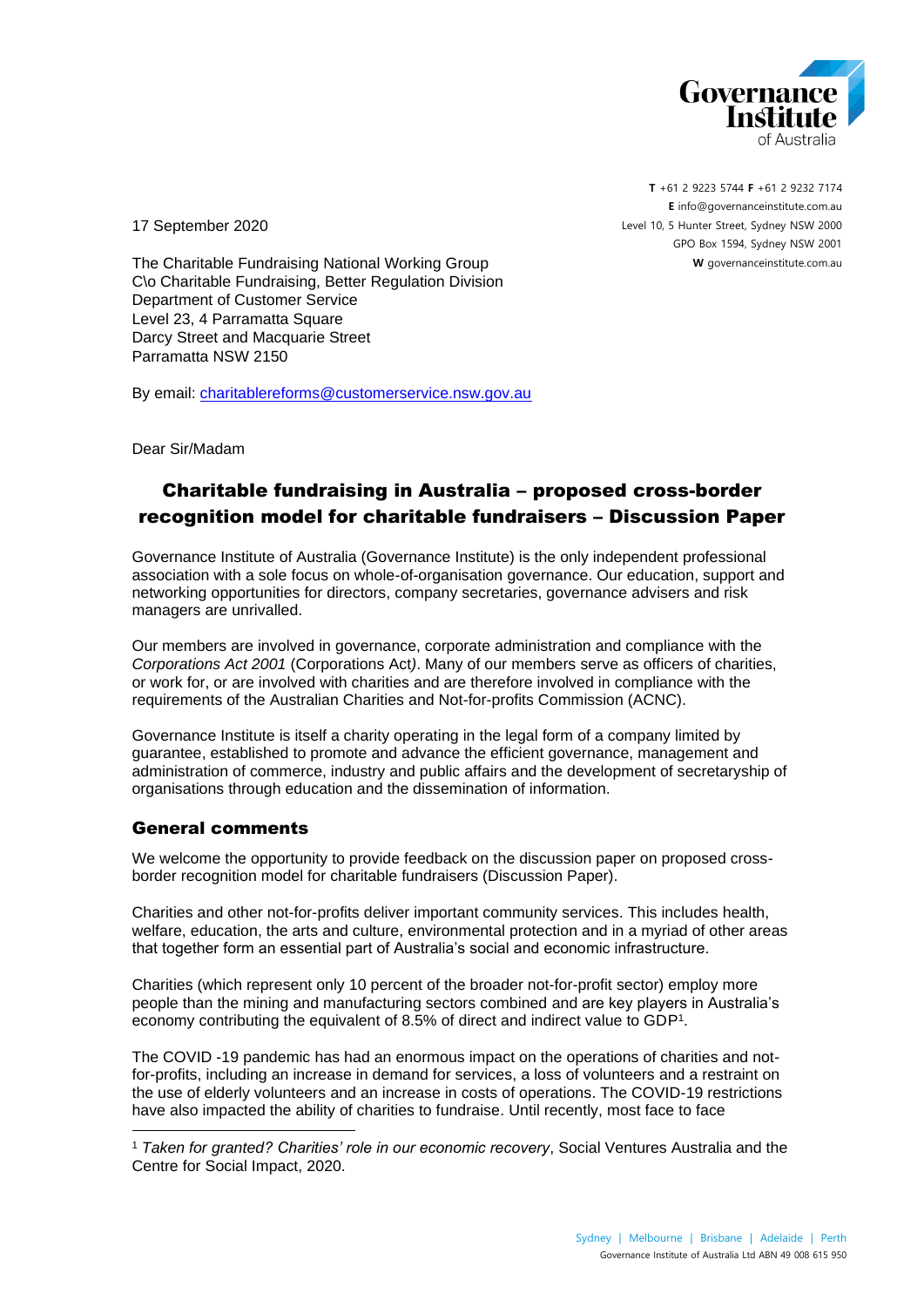fundraising has been shut down and such fundraising is still not permitted anywhere within Greater Melbourne or Mitchell Shire. Fundraising events that typically formed part of the calendar of fundraising for charities such as fun-runs, morning teas, cycling tours, trivia nights and fundraising dinners are unable to be held and charities have had to pivot, where they are able, to internet based fundraising.

COVID – 19 has exposed many of the shortcomings of the current regulatory environment, particularly the inconsistent regulatory regimes across jurisdictions that create complexity and uncertainty for charities and are a significant source of regulatory burden and costs.

The potential benefits that could flow from unified and harmonised fundraising regulation have never been more urgent.

Governance Institute has been calling on Government since 2016 to reform the fundraising regulatory regime. Despite our public campaign which has received widespread community support, many charities and not-for-profits are forced to continue to waste significant amounts of time and money in meeting outdated fundraising laws that differ considerably across Australia.

## The proposed model

Governance Institute welcomes the formation of the Charitable Fundraising National Working Group and its work aimed at reducing unnecessary burdens on charities arising from the regulation of charitable fundraising across multiple jurisdictions. We consider that this is an important and long overdue step in the process of fundraising reform. We are pleased that the ACNC is taking a leading role in facilitating this initial valuable collaboration as part of its objective of promoting the reduction of unnecessary regulatory obligations on the charitable sector.

We note the proposed model will deem each ACNC charity to hold a local fundraising authority in each participating jurisdiction thereby overcoming the need for ACNC registered fundraisers to complete an individual application process in each state and territory.

While we acknowledge the advantages of a single licensing system as a way of creating a one step-process (rather than requiring charities to apply for up to seven different fundraising licences), we query whether the proposed model will provide any real practical improvement for charities.

The proposed model contains the following flaws:

- While deemed authorisation based on ACNC registration is the primary goal, individual jurisdictions may retain some flexibility to manage who is authorised to fundraise in the jurisdiction, such as applying additional conditions for deemed authorisation.
- Obligations under local regulatory regimes could still apply to fundraisers operating in those jurisdictions.
- Local regulators would not be restricted from establishing their process and procedures for dealing with deemed authority holders.
- An ACNC registered charity would still be required to complete a notification process to advise the relevant regulator that the charity intends to undertake a charitable fundraising appeal in that location.
- The charity would also have to apply with any relevant local regulatory requirements concerning notification.
- While an online notification process is considered optimal, jurisdictions could establish their own processes.
- Each jurisdiction would have the option of requiring registered charities to comply with local auditing requirements.
- The position with online and postal fundraising which uses Commonwealth powers and service remains vague.